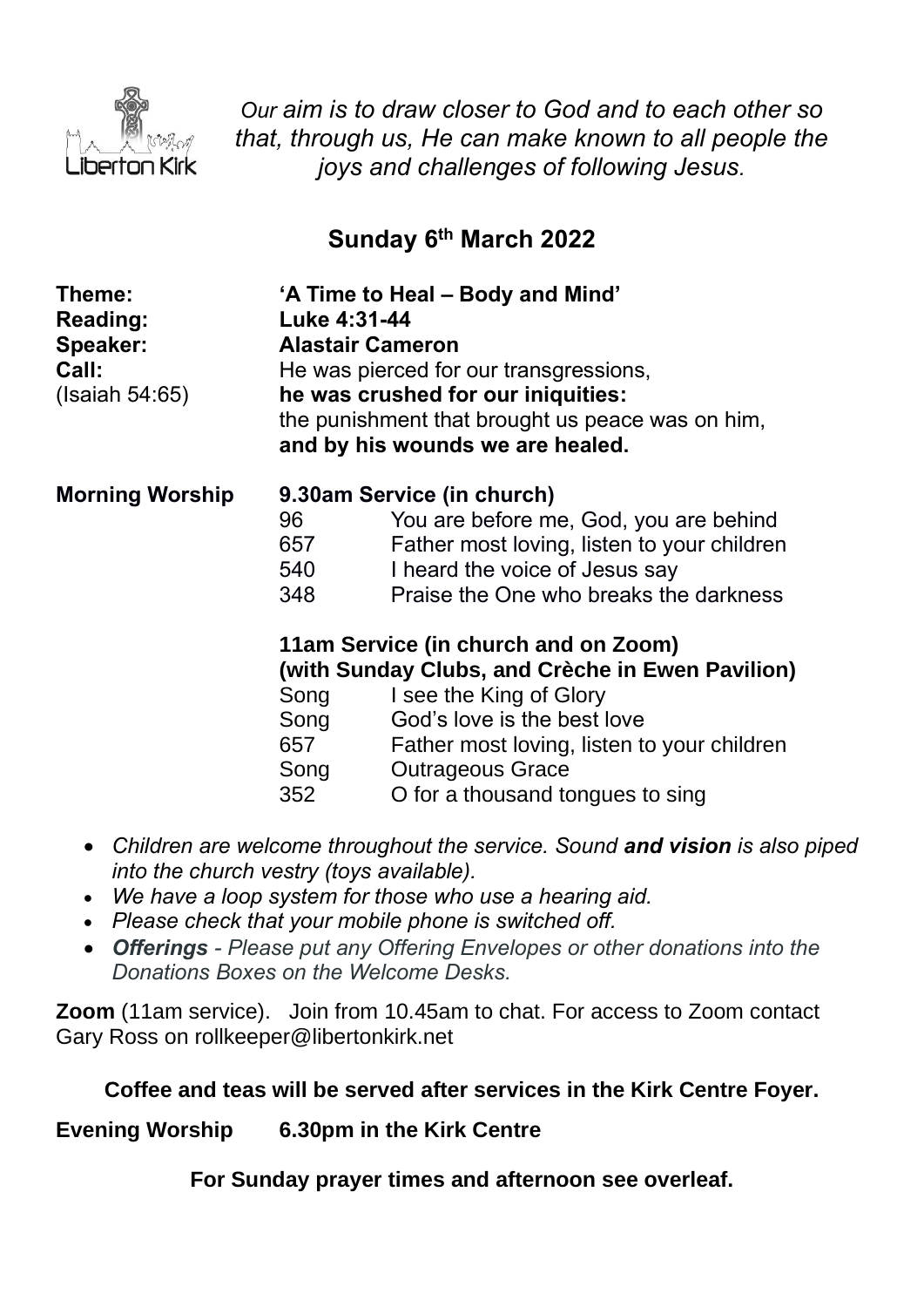### **WEEKLY DIARY**

### **TODAY**

**6.30pm Kirk Centre Evening Worship**

**Monday 7 th March**

**Tuesday 8 th March**

9am-2pm, 5.15-8pm Foyer Form Kirkgate Café

10.20am Elders' Room Sunday Morning Prayer Time After 11am Service **Back of Church Prayer Team Ministry** 

9am-2pm Foyer Form Kirkgate Café 7.30pm Anderson Hall/Zoom Guild (see notices)

## **7.30am – 7.30pm Upper Room Time (see below)**

2pm 2pm Zoom History Resource Group

# **Wednesday 9 th March**

9am-2pm, 6-8pm Foyer Form Kirkgate Café

**Thursday 10th March**

7.30pm Zoom Growing Young Team

9am-12pm Foyer Form Kirkgate Café 2pm Anderson Hall Senior Citizens 7pm Zoom Alpha Course

#### **Saturday 12th March**

9.30am Wilson Hall Alpha Holy Spirit Morning

### **Communion Sunday 13th March**

**Morning Worship at 9.30am short Communion Service in the church 11am Family Communion Service in the church and on Zoom.** 

### **(with Sunday Clubs & crèche)**

Theme: A time to heal – Body and Soul Reading: Luke 5:17-26 Preacher: John Young

### **Upper Room Time (Tuesday 7.30am – 7.30pm)**

A quiet place for anyone who wants to spend some time with God. Includes the following times together: Morning Prayers 8am - 8.30am, Midday Prayers 12.00 noon-12.30pm, Evening Prayers 7.00pm - 7.15pm.

**Prayer Requests** - can be sent to either John (see page 4) or Lindsay at [nicolyoung3@gmail.com](mailto:nicolyoung3@gmail.com) who will pass details on to the rest of the prayer team.

**Prayer Wall -** on the Kirk website under the Prayer section. Each prayer is monitored before it is made public. Please ask for follow-up or to keep it private if you so wish.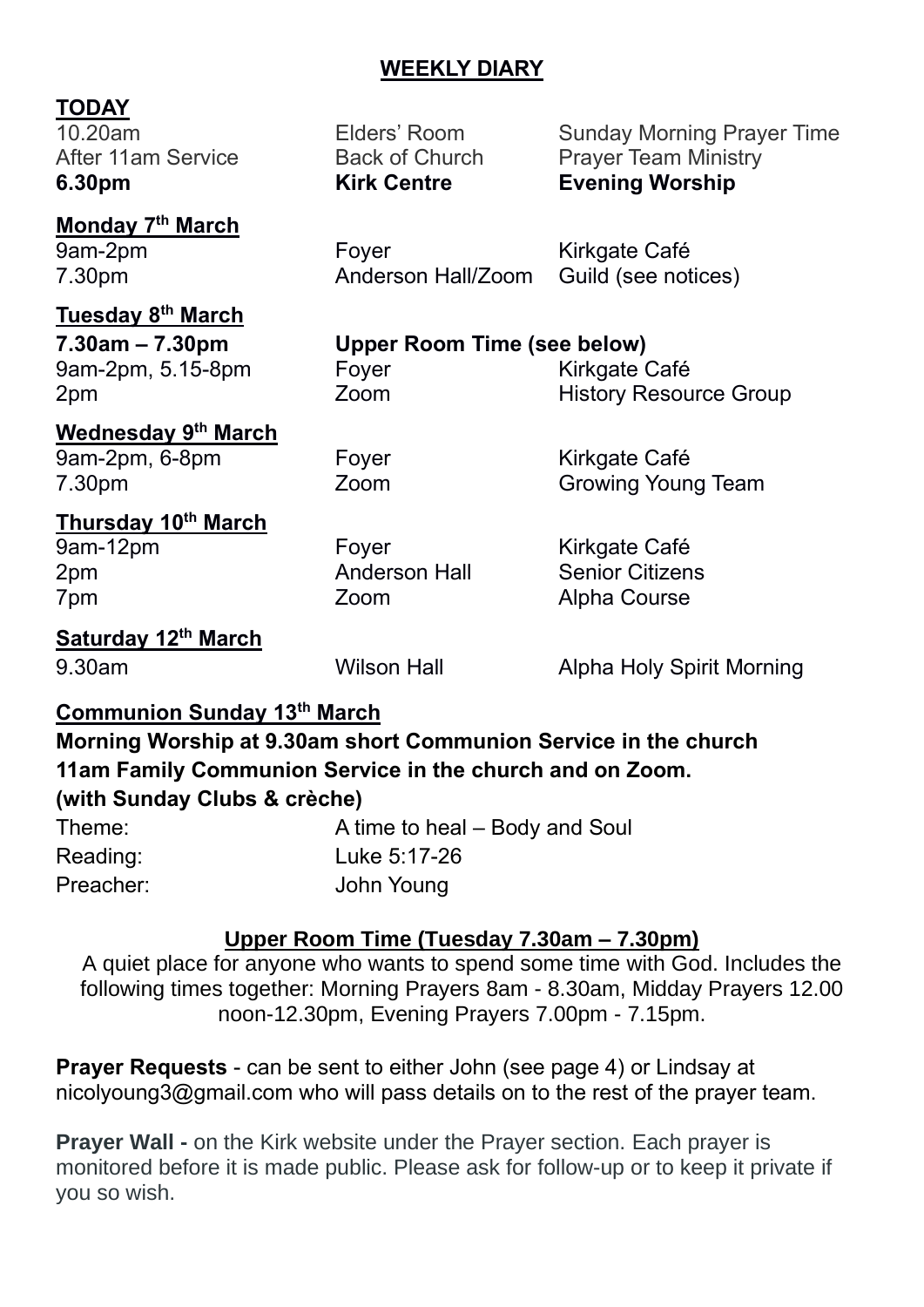#### **NOTICES**

**March Magazines** ready for uplift from the East Door in alphabetical order of distributers' names. Thereafter from the Kirk Centre McDonald Room. Also available online.

**The Guild** meets tomorrow evening at 7.30pm in the Anderson Hall and also on Zoom. (Login details from Gary Ross.) We welcome back Fred Daniels and Rita and his subject is "Golden America."

**The Word for Today** – new from Tuesday 8<sup>th</sup> March in the Offering House. Thoughts and prayers on a passage from Romans 8.

**Special Communion Sunday 20th March in the Anderson Hall at 3pm.** Please give your name to John, Linda or Eleanor so that a safe space can be arranged. Transport can be arranged but Eleanor (07512821604) needs to know by 13th March.

**SEECAT Lent Groups –** A chance to meet with other Christians in the area. There will be two SEECAT Lent groups in person. At the Tron at 3pm starting on Tuesday 8 March and at St Barnabas at 1:30pm starting on Wednesday 9 March. There is a Zoom Lent Group on Thursdays at 2pm starting on 10<sup>th</sup> March. All groups will run for 5 weeks. If you would like to go to any of these groups, please contact Clare Roller [\(clare.roller@icloud.com\)](mailto:clare.roller@icloud.com)

#### **Support Ukraine** - **Christian Aid via link**

<https://www.christianaid.org.uk/appeals/emergencies/ukraine-crisis-appeal>

**South East Edinburgh Food Banks –** Donations can be left in the Offering House or with the Lambs, 36 Liberton Drive (box outside garage if out). Special arrangements can be made - phone 01316643059, or email [david@dlamb.co.uk](mailto:david@dlamb.co.uk)  Requested items are: Tins - meat/fruit/veg/tuna, packet soup and UHT milk.

**Milk Bottle Tops -** please leave in marked box in the Offering House.

**Church of Scotland Stamp Appeal –** donations of used stamps or stamp collections can be left in the box in the Kirk Centre Foyer. Alternatively contact David Lamb 0131 664 3059 or email [david@dlamb.co.uk](mailto:david@dlamb.co.uk)